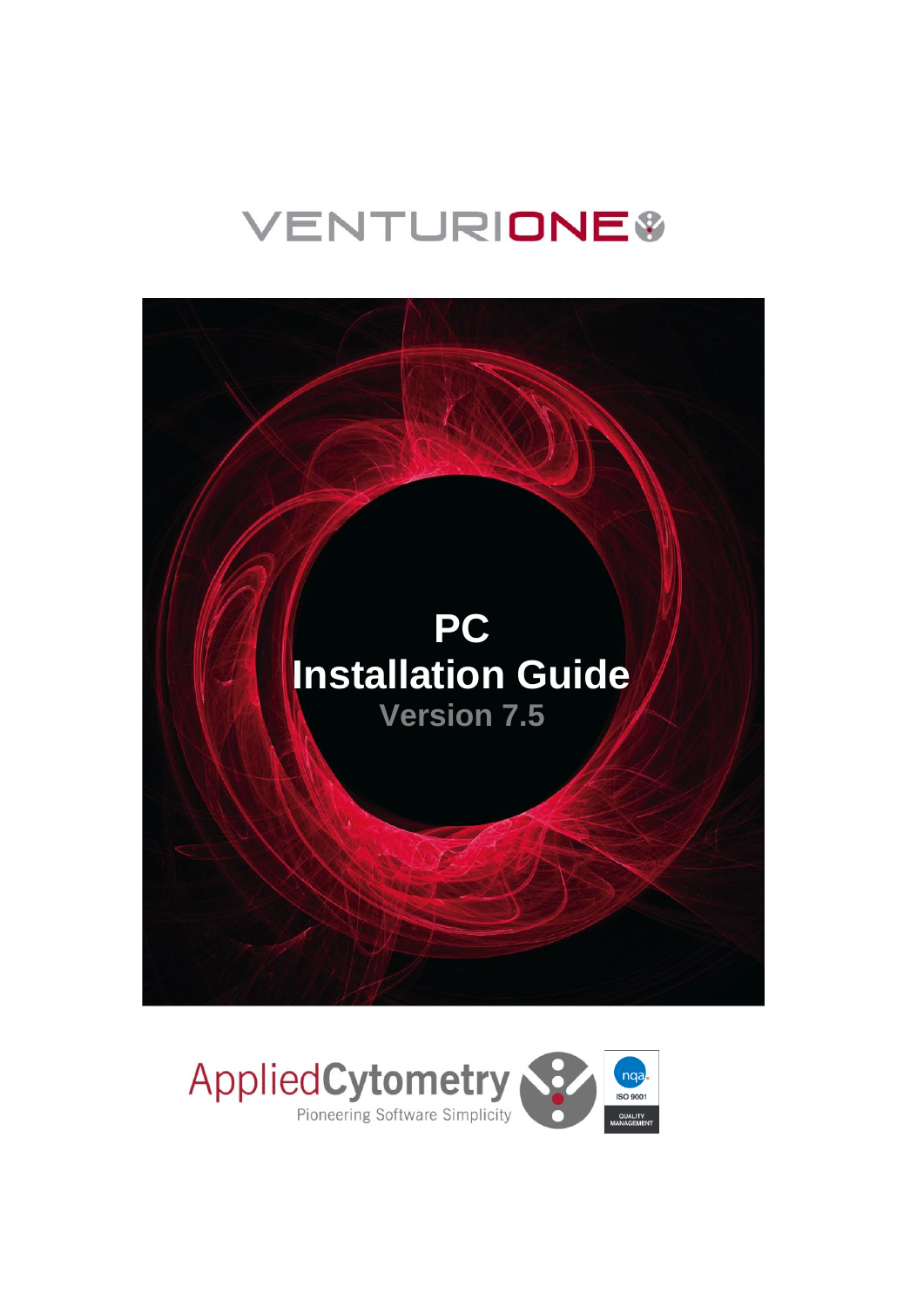# **VenturiOne Installation Guide**

# **Contents**

| $\sim$         |  |
|----------------|--|
| 2              |  |
| 3              |  |
| $\overline{4}$ |  |
|                |  |
|                |  |
|                |  |
| 5              |  |
|                |  |
|                |  |
|                |  |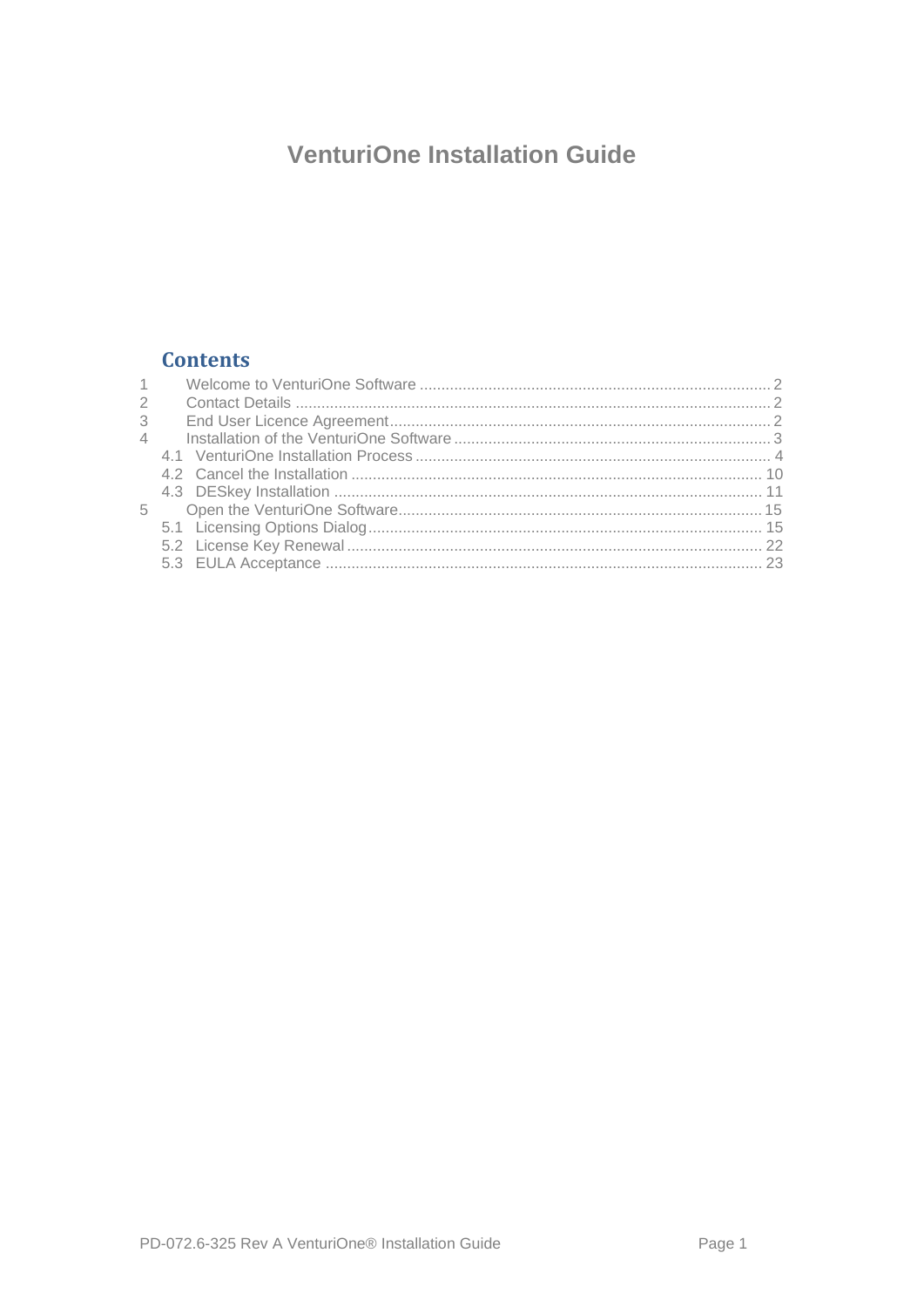# <span id="page-2-0"></span>**1 Welcome to VenturiOne Software**

VenturiOne Software is a powerful and intuitive flow cytometry analysis package. This guide describes the process to successfully install the VenturiOne software onto your PC.

#### **Supported Platforms**

Windows 7 (32 bit). Windows 10 (64 bit).

For MacOS systems please see the separate Getting Started MacOS Guide

#### **FCS File Format**

VenturiOne supports all the common FCS files and the following file formats:

- FCS 2.0
- FCS 3.0
- $\bullet$  FCS 3.1

**VenturiOne Software is for research use only**

#### <span id="page-2-1"></span>**2 Contact Details**

To speak to one of our team email [customersupport@appliedcytometry.com](mailto:customersupport@appliedcytometry.com) or telephone: +44 (0)1909 547210

Or contact us by post at the following address: Applied Cytometry Matrix Business Centre Nobel Way Dinnington S25 3QB UK

Visit us online at: [www.appliedcytometry.com](http://www.appliedcytometry.com/)

#### <span id="page-2-2"></span>**3 End User Licence Agreement**

Please see the EULA VenturiOne CD 000-906.1.pdf document on the VenturiOne Media Kit for the full End User Licence Agreement.

VenturiOne is a registered trademark of Applied Cytometry.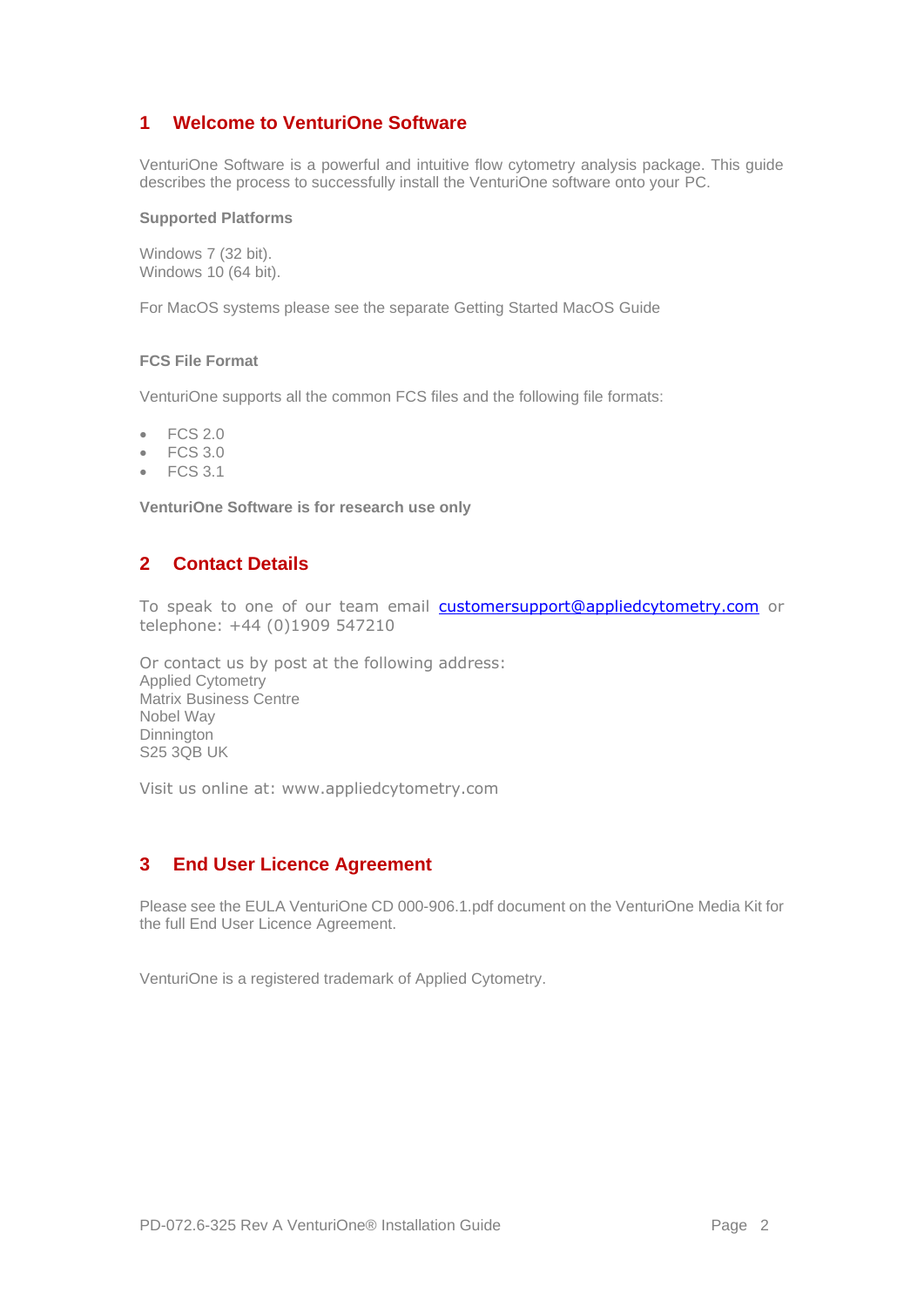# <span id="page-3-0"></span>**4 Installation of the VenturiOne Software**

This manual provides a guide for the successful installation of either the 32 bit or 64 bit version of the VenturiOne software onto your PC.

The version number of the drivers displayed may differ from those in the example images below, the supplied media image will contain the latest tested version.

To install the software, insert the VenturiOne Media USB drive into a free USB port. Select the USB drive in **My Computer** and double click **VOnelauncher.exe** to run.

You need administration rights on your computer to install the VenturiOne software. If you do not have administrator level access, you will be prompted to enter an administrator username and password.

You can only have one version of VenturiOne installed on your computer. If you have previously installed VenturiOne you will have to un-install it first before the installation of a new version.

If you install the software on a computer that has **User Account Control** turned on, a standard Windows **User Account Control** dialog asks you to authorize the VenturiOne Installation is displayed:



Click the **Yes** button to continue with the installation.

The **Install VenturiOne** dialog is displayed as illustrated below: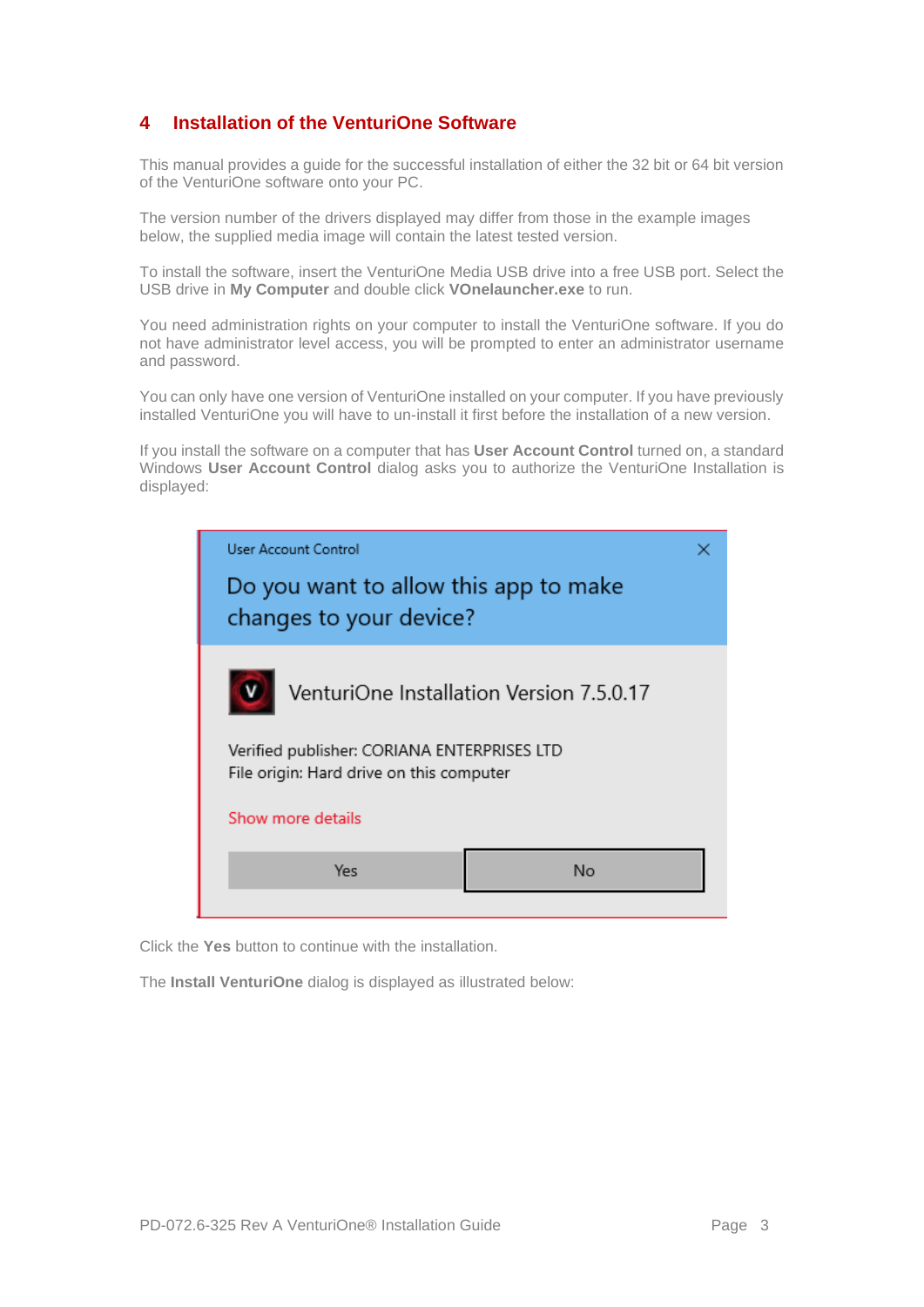

# <span id="page-4-0"></span>**4.1 VenturiOne Installation Process**

To install the 32-bit version of the software, click the **Install VenturiOne (32 bit)** button on the **Install VenturiOne** dialog.

To install the 64-bit version of the software, click the **Install VenturiOne (64 bit)** button on the **Install VenturiOne** dialog.

The Microsoft Visual C++ 2013 redistributable is a required component for the running of VenturiOne. and, if it is not already on your computer you will be prompted with the following message box

| VenturiOne Setup                                            |  |
|-------------------------------------------------------------|--|
| The following components will be installed on your machine: |  |
| Visual C++ 2013 Runtime Libraries (x64)                     |  |
| Do you wish to install these components?                    |  |
| If you choose Cancel, setup will ext.                       |  |
|                                                             |  |
|                                                             |  |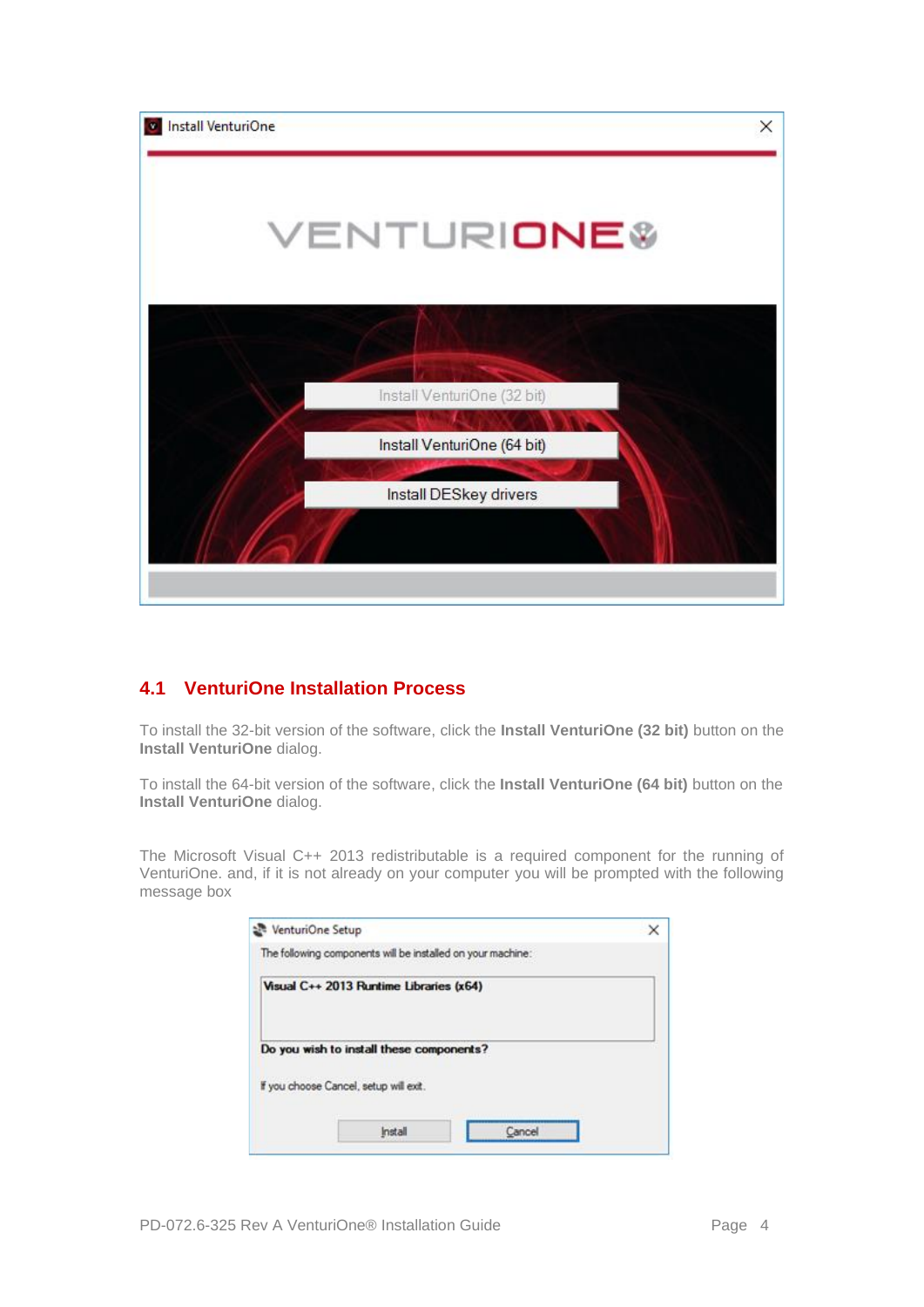Select the Install button to install the components, once complete the following message box is displayed. Close the message to continue with installation.



Similarly, MSXML6 is a required component for the running of VenturiOne and, if it is not already on your computer, you will be asked to install it; the dialog below will be displayed:

| The following components will be installed on your machine: |  |  |  |  |
|-------------------------------------------------------------|--|--|--|--|
| MSXML6 x64 6.00.3883.8                                      |  |  |  |  |
|                                                             |  |  |  |  |
| Do you wish to install these components?                    |  |  |  |  |
| If you choose Cancel, setup will exit.                      |  |  |  |  |
| Cancel<br>Install                                           |  |  |  |  |

Click the **Install** button. The files required for MSXML6 are installed. Then the installation process for VenturiOne commences.

After a few seconds, the **VenturiOne Setup Wizard**, which guides you through the installation process, is launched. The first page of the wizard is illustrated below: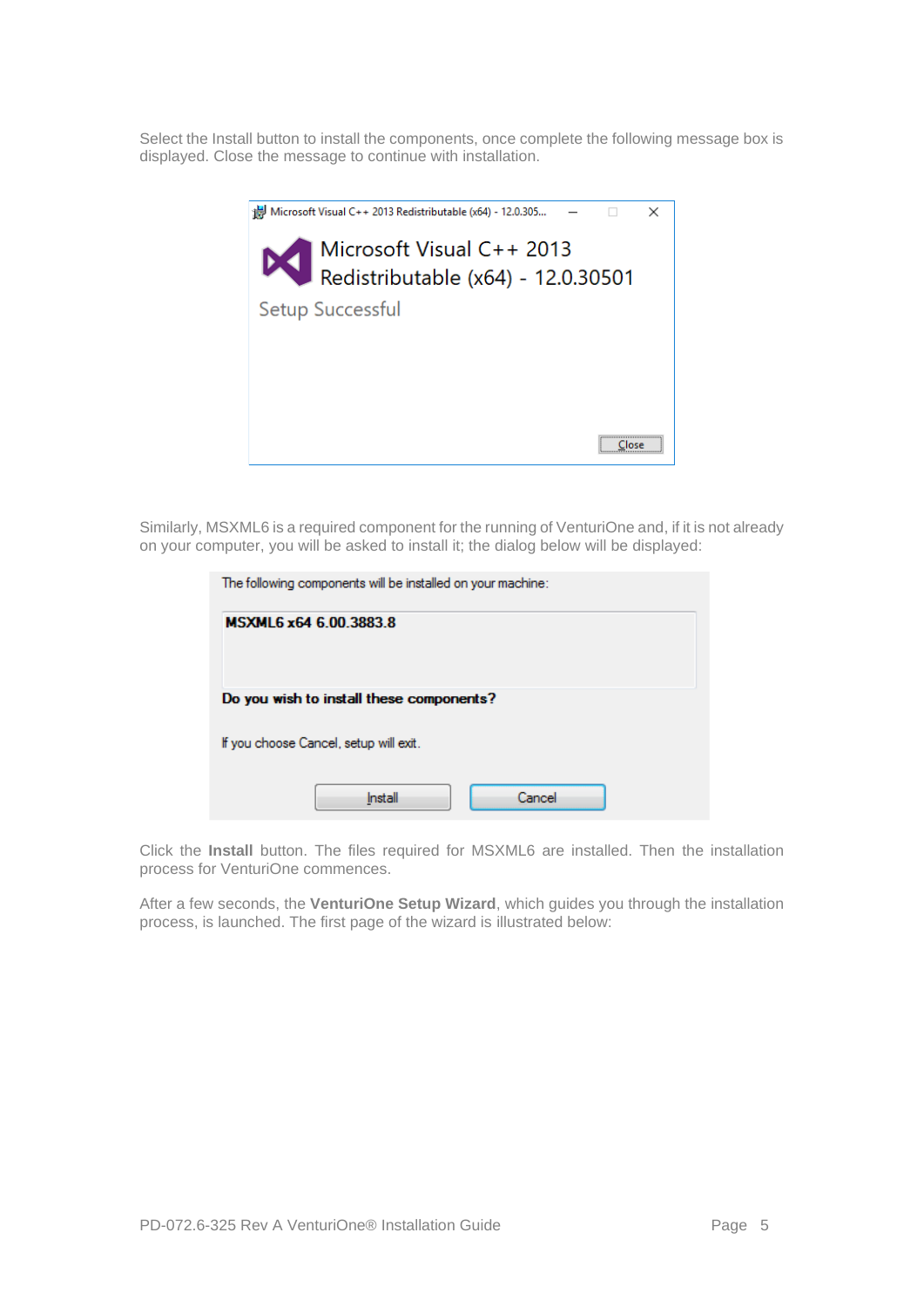| VenturiOne (7.5.0.19-64)                                                                                                                                                                                                                                                                              | □ |        |
|-------------------------------------------------------------------------------------------------------------------------------------------------------------------------------------------------------------------------------------------------------------------------------------------------------|---|--------|
| Welcome to the VenturiOne (7.5.0.19-64) Setup<br>Wizard                                                                                                                                                                                                                                               |   |        |
| The installer will quide you through the steps required to install VenturiOne (7.5.0.19-64) on your<br>computer.                                                                                                                                                                                      |   |        |
| WARNING: This computer program is protected by copyright law and international treaties.<br>Unauthorized duplication or distribution of this program, or any portion of it, may result in severe civil<br>or criminal penalties, and will be prosecuted to the maximum extent possible under the law. |   |        |
| Cancel<br>< Back                                                                                                                                                                                                                                                                                      |   | Next > |

If you would like to exit the installation process click the **Cancel** button on any screen of the **Setup Wizard** (refer to section [4.3.3\)](#page-14-0).

Click the **Next** button to proceed with the installation.

The **Select Installation Folder** screen of the **Setup Wizard** is displayed: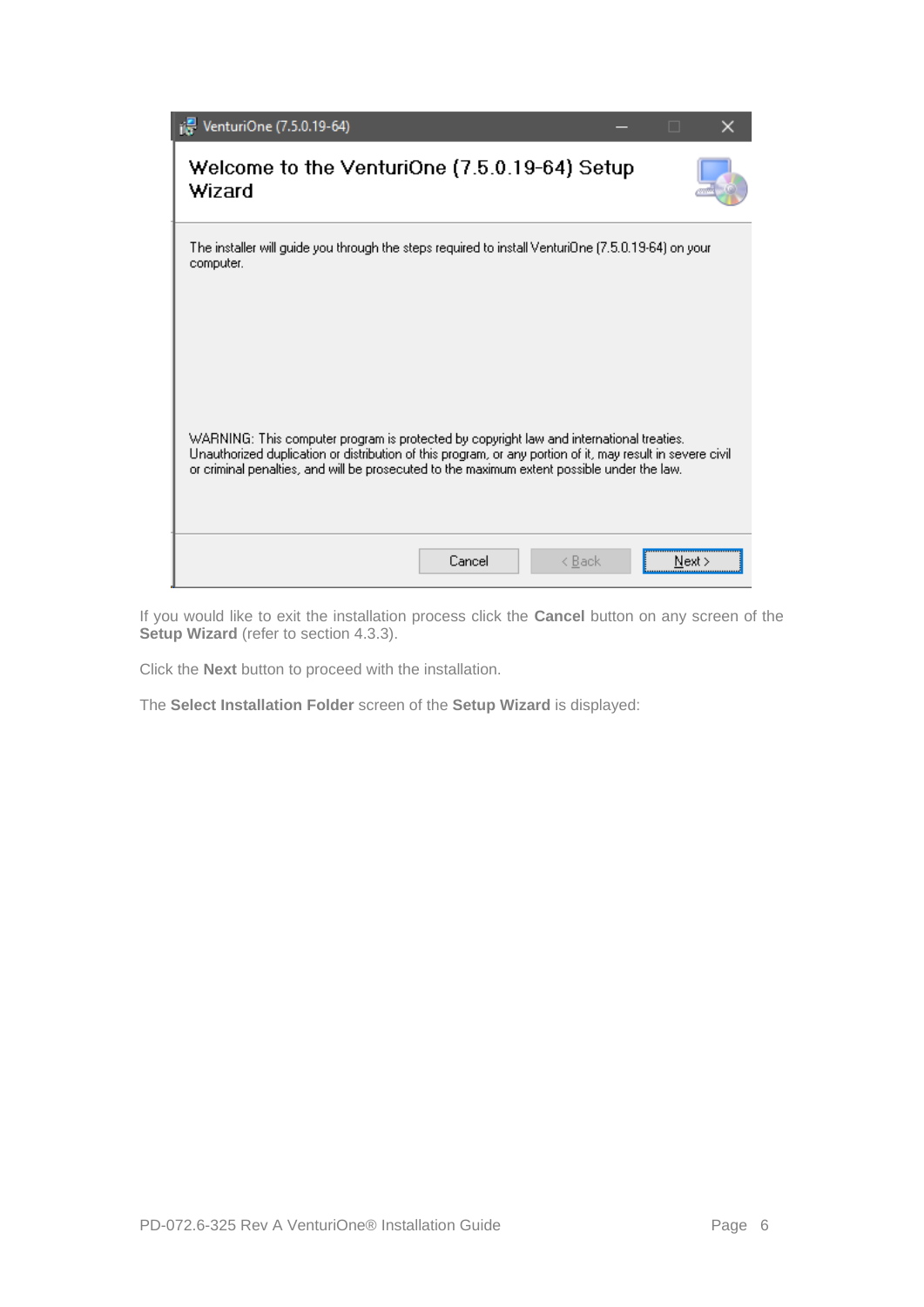| VenturiOne (7.5.0.19-64)                                                                                                | п         |  |
|-------------------------------------------------------------------------------------------------------------------------|-----------|--|
| <b>Select Installation Folder</b>                                                                                       |           |  |
| The installer will install VenturiOne (7.5.0.19-64) to the following folder.                                            |           |  |
| To install in this folder, click "Next". To install to a different folder, enter it below or click "Browse".<br>Folder: |           |  |
| C:\Program Files\Applied Cytometry\Venturi0ne\                                                                          | Browse    |  |
|                                                                                                                         | Disk Cost |  |
|                                                                                                                         |           |  |
|                                                                                                                         |           |  |
|                                                                                                                         |           |  |
|                                                                                                                         |           |  |
| Cancel<br>< <u>B</u> ack                                                                                                | Next :    |  |

The default installation folder is C:\Program Files\Applied Cytometry Systems\VenturiOne.

To install into a different folder, click the **Browse** button to display the **Browse for Folder**  dialog, as illustrated below:

| Browse for Folder | ×                                              |
|-------------------|------------------------------------------------|
| Browse:           | rriventuri0ne<br>✓                             |
|                   |                                                |
| Folder:           | C:\Program Files\Applied Cytometry\Venturi0ne\ |
|                   | Cancel<br>0K                                   |

Select the desired folder and click **OK** to return to the **Select Installation Folder** screen.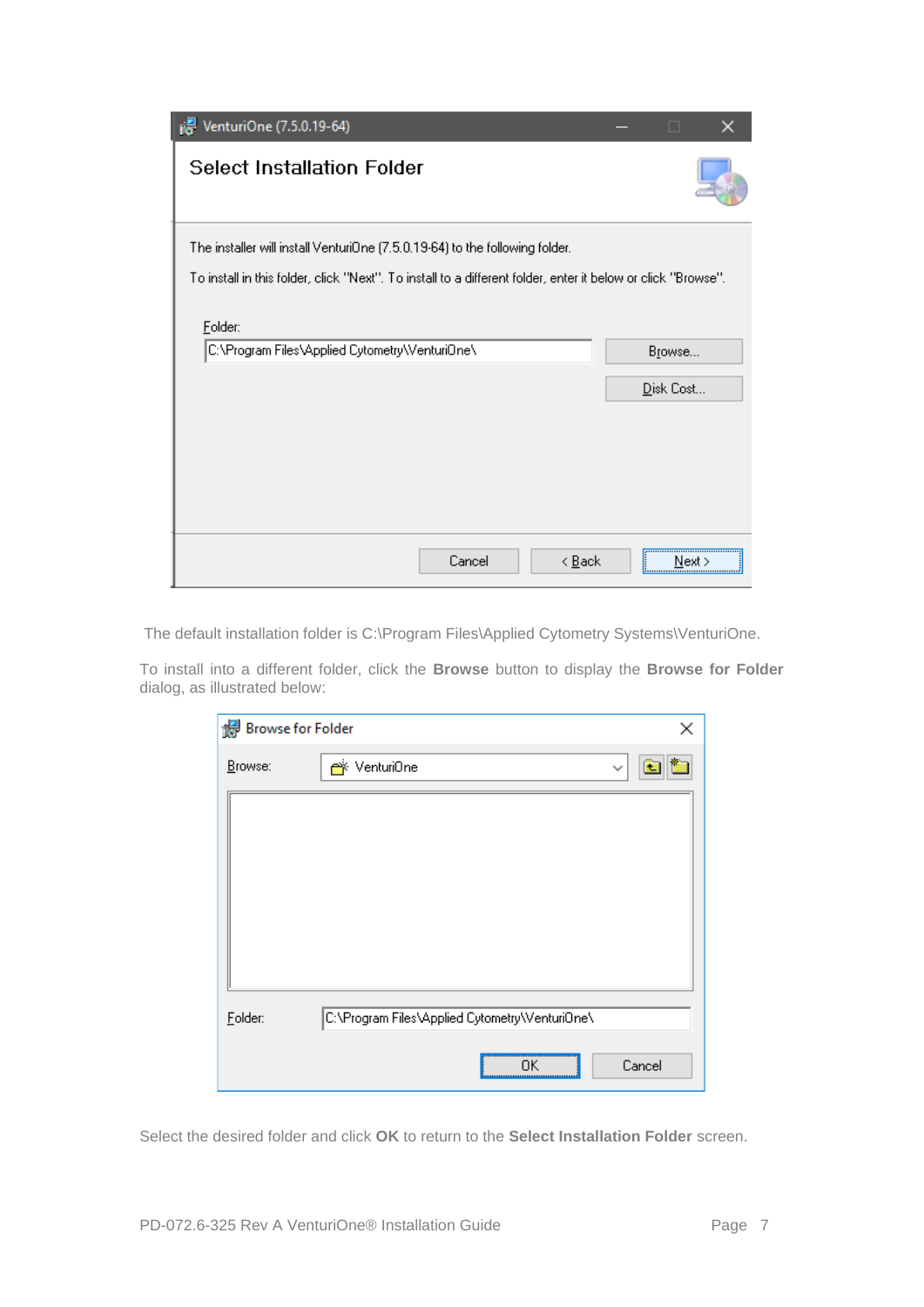Click the **Disk Cost** button to display a dialog which lists the available drives onto which you can install the VenturiOne software. The available and required disk space is also detailed, as illustrated below:

| VenturiOne (7.5.0.19-64) Disk Space<br>ïН                                                                                                     |           |           |         |  |  |  |
|-----------------------------------------------------------------------------------------------------------------------------------------------|-----------|-----------|---------|--|--|--|
| The list below includes the drives you can install VenturiOne (7.5.0.19-64) to, along with each<br>drive's available and required disk space. |           |           |         |  |  |  |
| Volume                                                                                                                                        | Disk Size | Available | Require |  |  |  |
| ∋c                                                                                                                                            | 236GB     | 40GB      | 114M    |  |  |  |
| ∍D:                                                                                                                                           | 931GB     | 693GB     | ΟK      |  |  |  |
|                                                                                                                                               |           |           |         |  |  |  |
| ∢                                                                                                                                             |           |           | ⋗       |  |  |  |
|                                                                                                                                               |           |           | ПK      |  |  |  |

Select the desired drive and click **OK** to return to the **Select Installation Folder** screen.

Click the **Next** button to advance to the next page of the **Setup Wizard**, as illustrated below:

| je VenturiOne (7.5.0.19-64)                                                                                             | $\Box$ |      |
|-------------------------------------------------------------------------------------------------------------------------|--------|------|
| <b>Confirm Installation</b>                                                                                             |        |      |
| The installer is ready to install VenturiOne (7.5.0.19-64) on your computer.<br>Click "Next" to start the installation. |        |      |
| Cancel<br>$\leq$ $\underline{B}$ ack                                                                                    |        | Next |

Click the **Next** button to initiate the installation process. The following dialog is displayed to indicate the installation is in progress: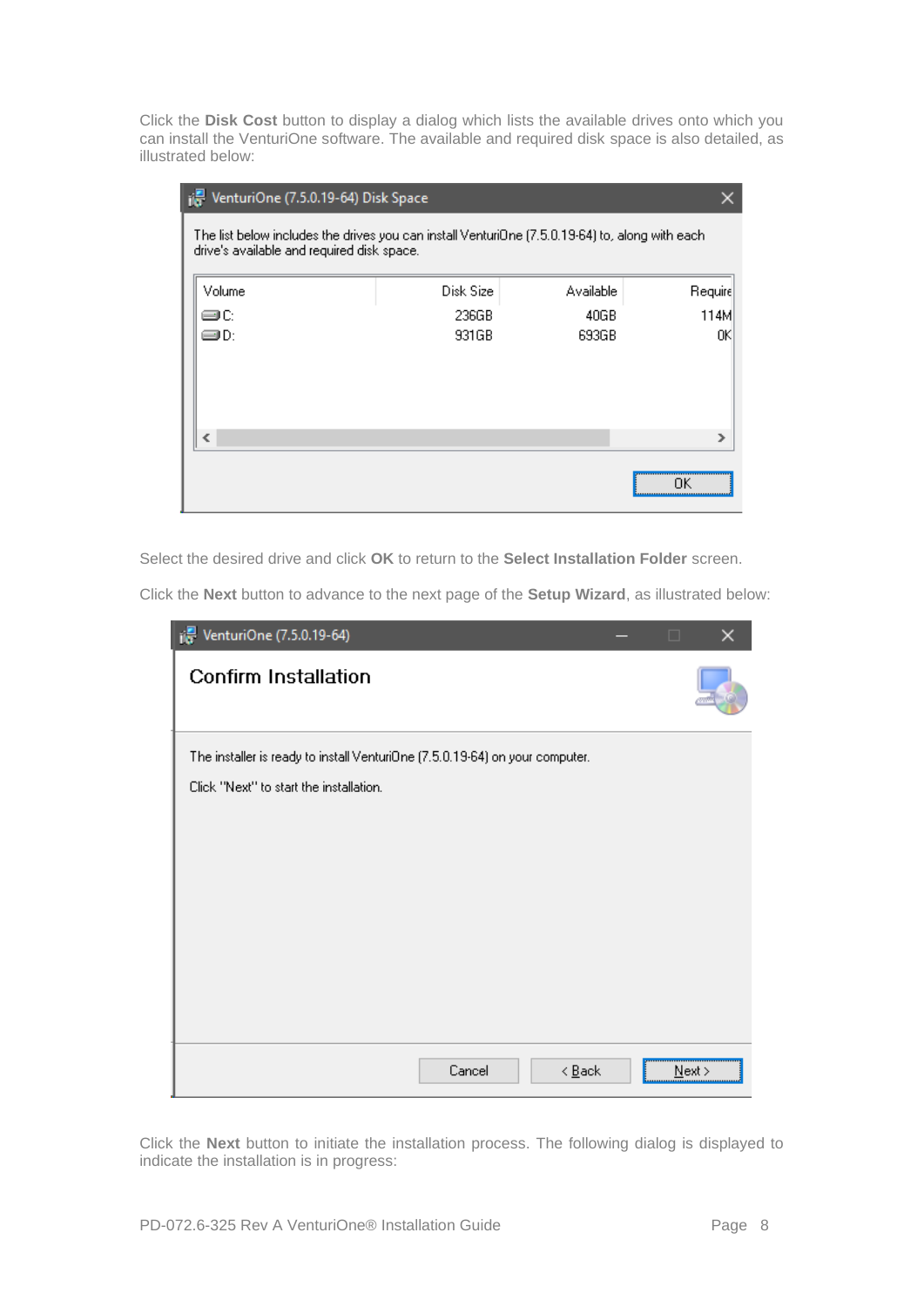| j <sup>1</sup> VenturiOne (7.5.0.19-64)      | □         |  |
|----------------------------------------------|-----------|--|
| Installing VenturiOne (7.5.0.19-64)          |           |  |
| VenturiOne (7.5.0.19-64) is being installed. |           |  |
| Please wait                                  |           |  |
| Cancel<br>$\leq$ Back                        | $N$ ext > |  |

When the VenturiOne software is successfully installed the **Installation Complete** screen is displayed:

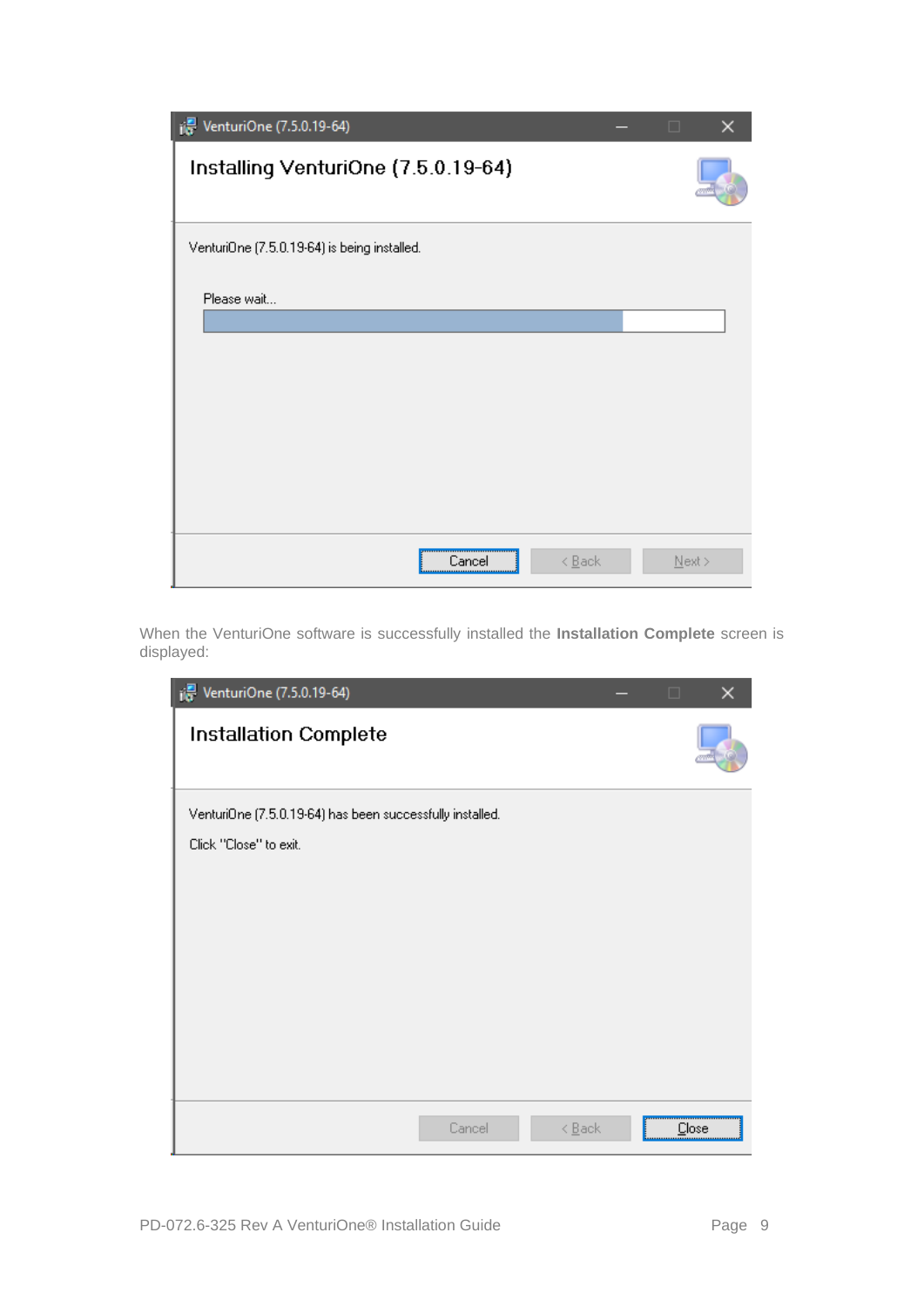<span id="page-10-0"></span>Click the **Close** button to finish the installation process.

#### **4.2 Cancel the Installation**

If you wish to exit the installation process, click the **Cancel** button displayed on any of the Setup Wizard screens.

A dialog is displayed to warn you that the installation is incomplete, as illustrated below:



Click the **No** button to return to the installation process.

Click the **Yes** button to exit the installation process, a warning dialog is displayed as illustrated below:

| VenturiOne (7.5.0.19-64)<br>ıē.                                                                                                         |        |                            | □     |
|-----------------------------------------------------------------------------------------------------------------------------------------|--------|----------------------------|-------|
| Installation Interrupted                                                                                                                |        |                            |       |
| The installation was interrupted before VenturiOne (7.5.0.19-64) could be installed. You need to<br>restart the installer to try again. |        |                            |       |
|                                                                                                                                         | Cancel | $\leq$ $\underline{B}$ ack | Close |

Click the **Close** button and exit the installation.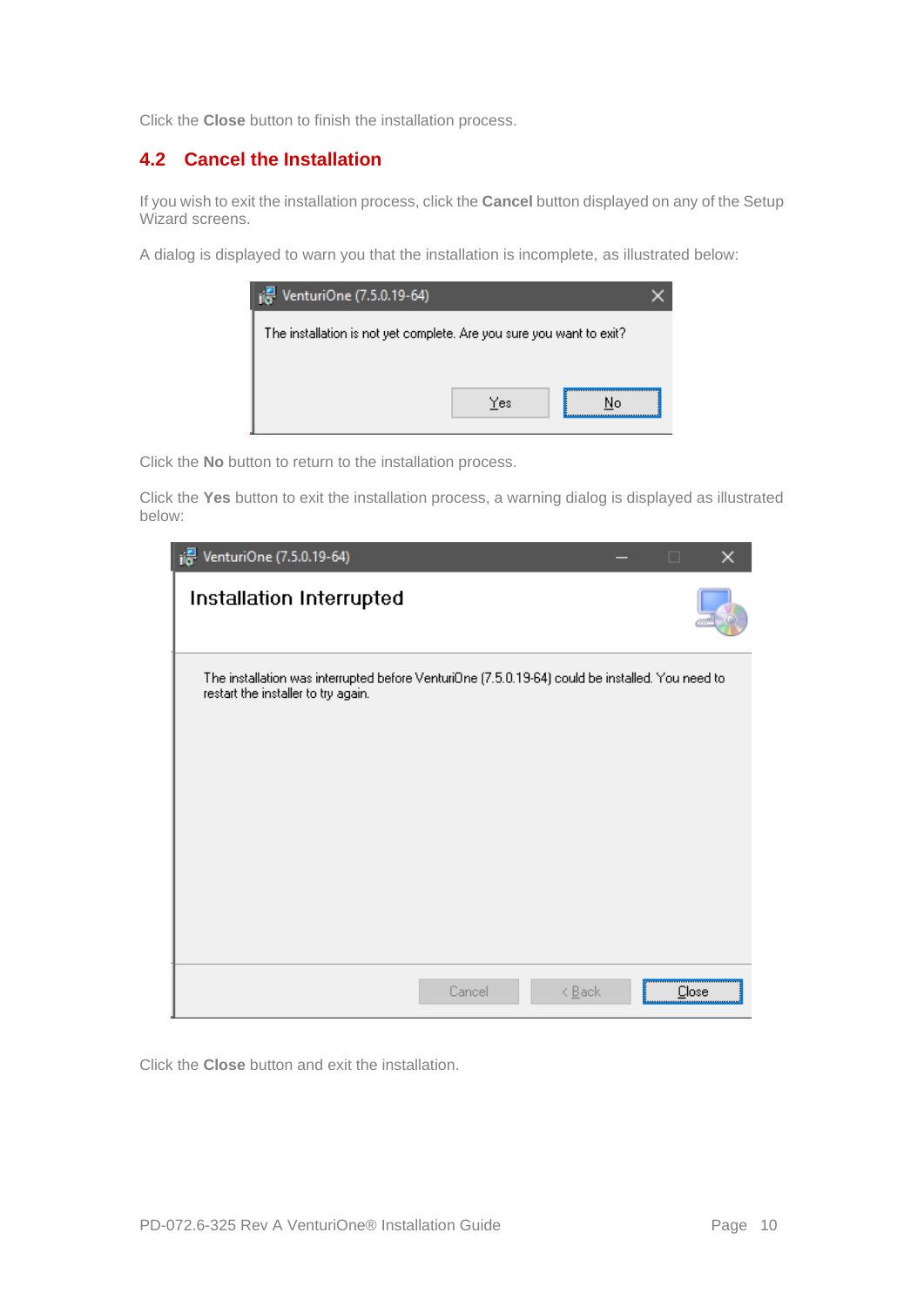# <span id="page-11-0"></span>**4.3 DESkey Installation**

If the package you have purchased includes a DESkey USB device, you need to install the appropriate drivers before the device can be used.

If you are installing a DESKEY network system, please follow the instructions in the VenturiOne Network Server Manual.

The Deskey device is not compatible with macOS systems.

#### **4.3.1 DESkey Driver Installation**

To install the DESkey drivers, click the **Install DESkey drivers** button displayed on the **Install VenturiOne** dialog, as illustrated below:



The first screen of the **DK2 DESkey Drivers Wizard** is displayed, as illustrated below: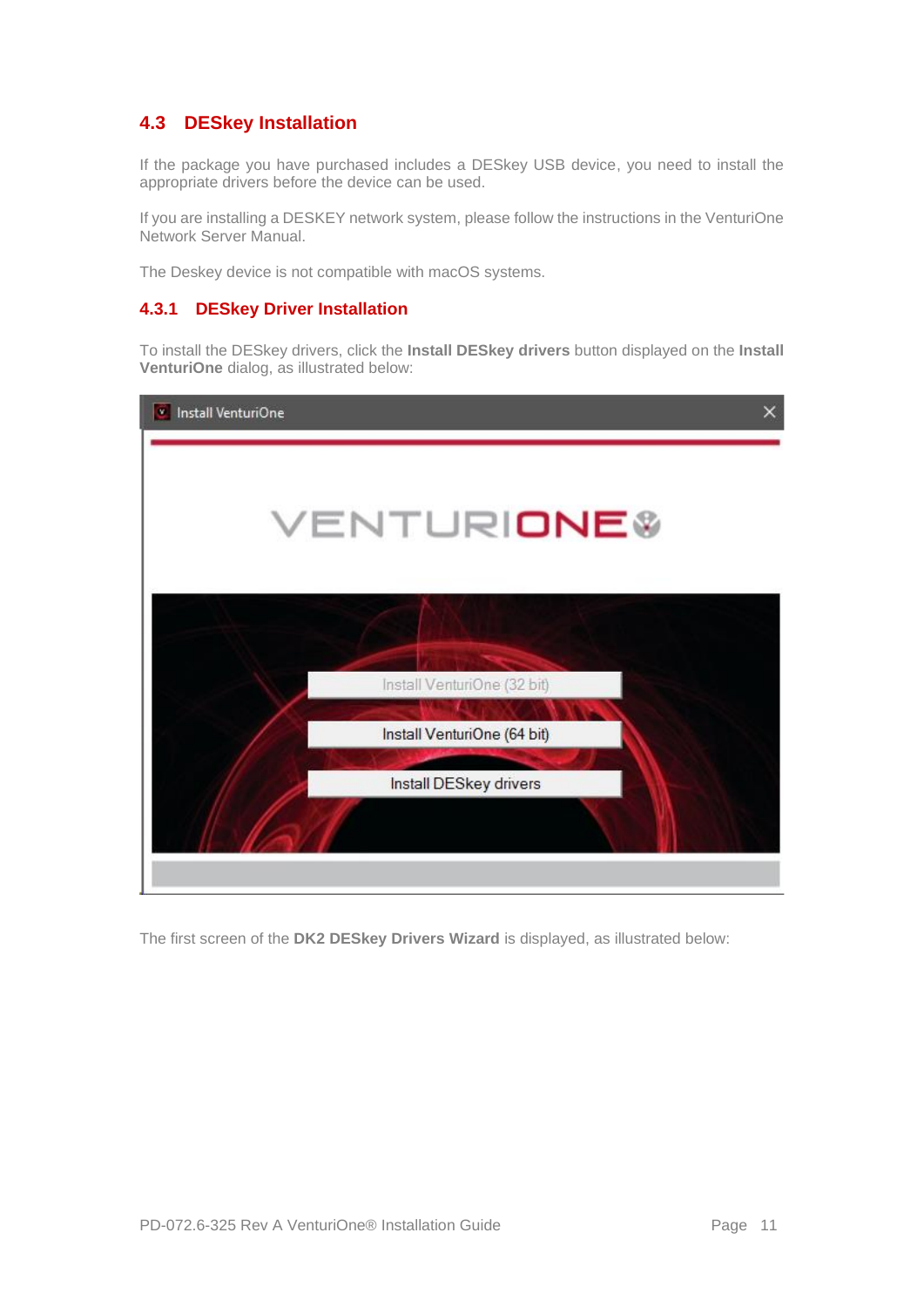| DK2 DESkey Drivers (AMD64/EM64T) - 7.43.0.69        |                                                                                                                                                                                                                |  |  |  |
|-----------------------------------------------------|----------------------------------------------------------------------------------------------------------------------------------------------------------------------------------------------------------------|--|--|--|
| D                                                   | Welcome to the InstallShield Wizard for DK2<br><b>DESkey Drivers (AMD64/EM64T)</b><br>The InstallShield® Wizard will install DK2 DESkey Drivers<br>(AMD64/EM64T) on your computer. To continue, click<br>Next. |  |  |  |
| $\sqrt{$ Next > $\sqrt{ }$<br>Cancel<br>< Back<br>: |                                                                                                                                                                                                                |  |  |  |

Click the **Cancel** button at any stage of the wizard to cancel the installation process (refer to section [4.3.3\)](#page-14-0).

Click the **Next** button to display the following dialog:

| DK2 DESkey Drivers (AMD64/EM64T) - 7.43.0.69                    |                            | ×                   |
|-----------------------------------------------------------------|----------------------------|---------------------|
| Setup Type<br>Choose the setup type that best suits your needs. |                            |                     |
| Where can your DK2 be found?                                    |                            |                     |
| C This machine.                                                 |                            |                     |
| C Using a DK2 Network Server.                                   |                            |                     |
|                                                                 |                            |                     |
|                                                                 |                            |                     |
|                                                                 |                            |                     |
|                                                                 |                            |                     |
| InstallShield                                                   | $\leq$ $\underline{B}$ ack | Cancel<br>$N$ ext > |

Select **This machine** radio button.

Click the **Next** button to initiate the installation process. The following dialog is displayed to indicate the installation is in progress: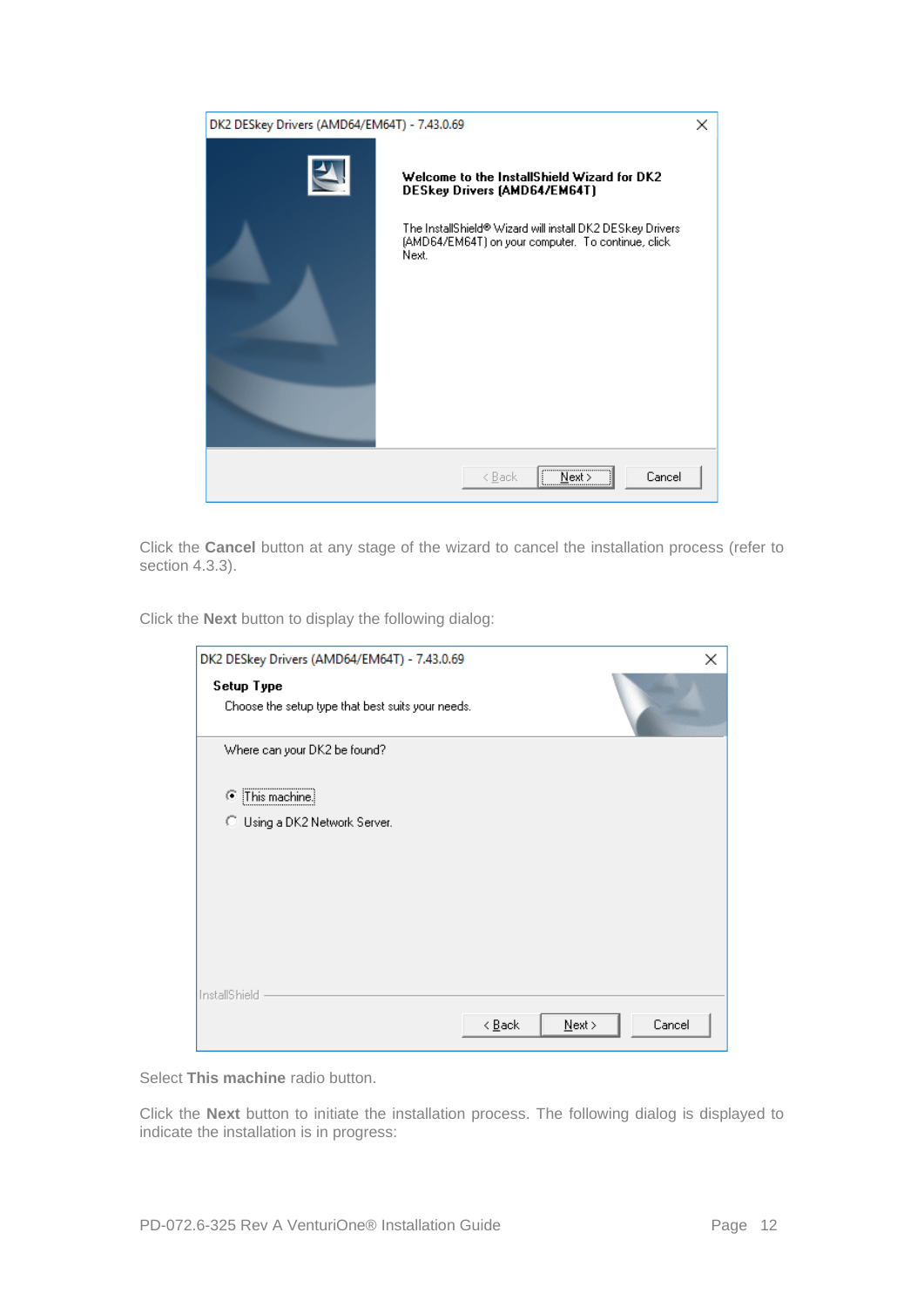

If you operate a Windows Vista or Windows 7 system the following **Windows Security** dialog is displayed:

| → Windows Security                                                                                                                            |         |               |
|-----------------------------------------------------------------------------------------------------------------------------------------------|---------|---------------|
| Would you like to install this device software?<br>Name: Data Encryption Systems Limited DESkey<br>◆ D Publisher: Data Encryption Systems Ltd |         |               |
| Always trust software from "Data Encryption"<br>Systems Ltd".                                                                                 | Install | Don't Install |
| You should only install driver software from publishers you trust. How can I decide which<br>device software is safe to install?              |         |               |

Select **Install** to proceed with the installation or **Don't Install** to cancel. When the installation is complete the following dialog is displayed:

| DK2 DESkey Drivers (AMD64/EM64T) - 7.43.0.69 |                                                                                                 |  |  |  |  |
|----------------------------------------------|-------------------------------------------------------------------------------------------------|--|--|--|--|
| $\blacktriangle$                             | <b>Setup Complete</b><br>Setup has finished installing the DK2 DESkey Drivers<br>(AMD64/EM64T). |  |  |  |  |
|                                              | $F$ Finish<br>Cancel<br>< <u>B</u> ack<br><u>:</u>                                              |  |  |  |  |

The DESkey Driver is now installed. You may have to restart Windows on your computer before you can start using the VenturiOne software.

Click the **Finish** button to complete the installation process.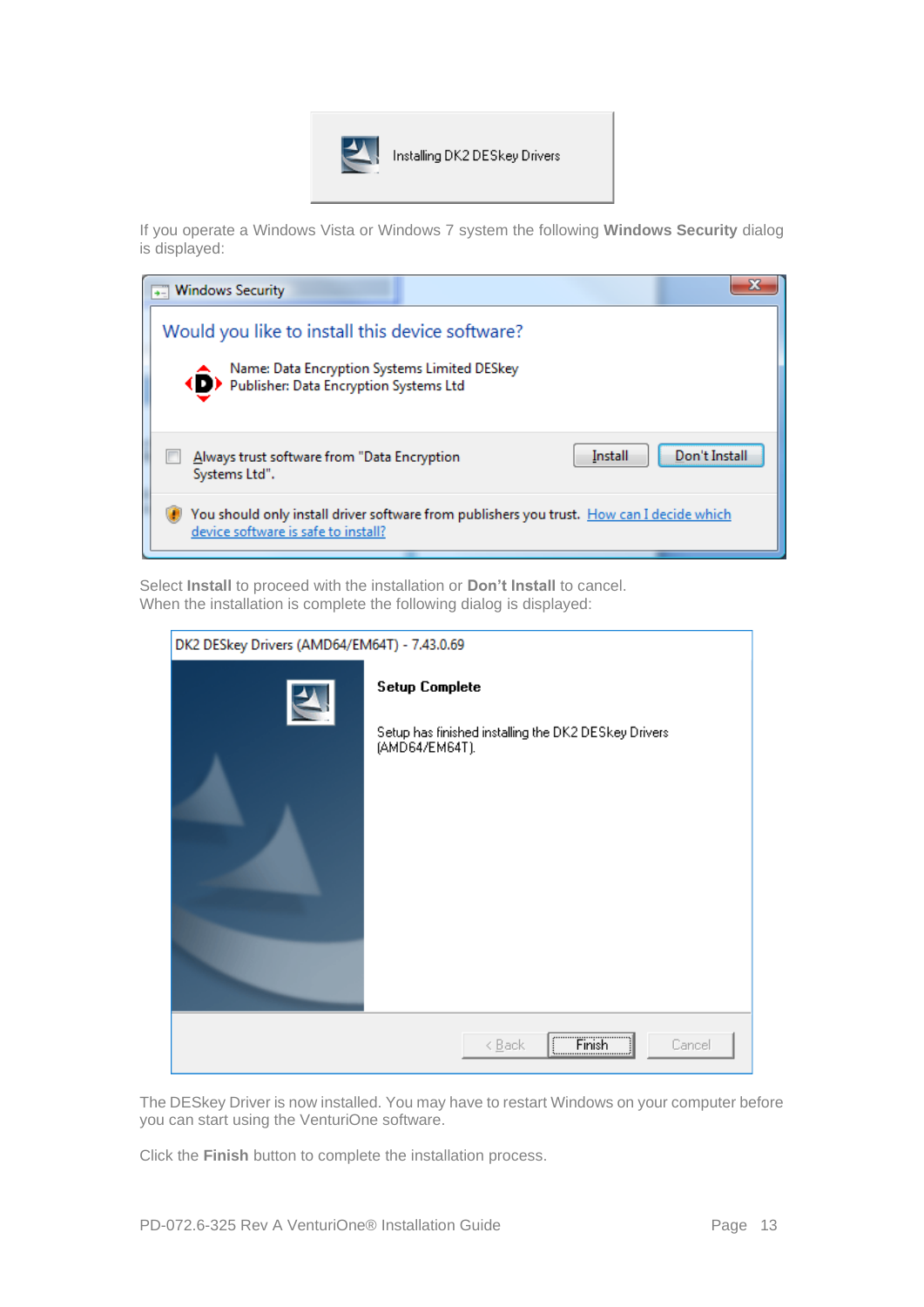#### **4.3.2 Insert the DESkey Device**

Insert the DESkey USB device once the installation, and any required reboot, has occurred.

If you use Windows 7 or later, after you insert the DESkey USB device the system automatically starts the installation of the device driver software. This is indicated by a balloon popup:



Once the DK2usb DESkey device driver software is installed successfully you are informed via the following balloon popup:



If the installation of the DK2usb DESkey device driver software fails, you will be notified with the following balloon popup:



#### <span id="page-14-0"></span>**4.3.3 Cancel the DESkey Installation**

If you wish to exit the DESkey installation, click the **Cancel** button displayed on the relevant dialogs. The **Exit Setup** dialog is displayed, as illustrated below:



Click the **Yes** button to exit the installation process.

Click the **No** button to return to the **DK2 DESkey Drivers** installation wizard.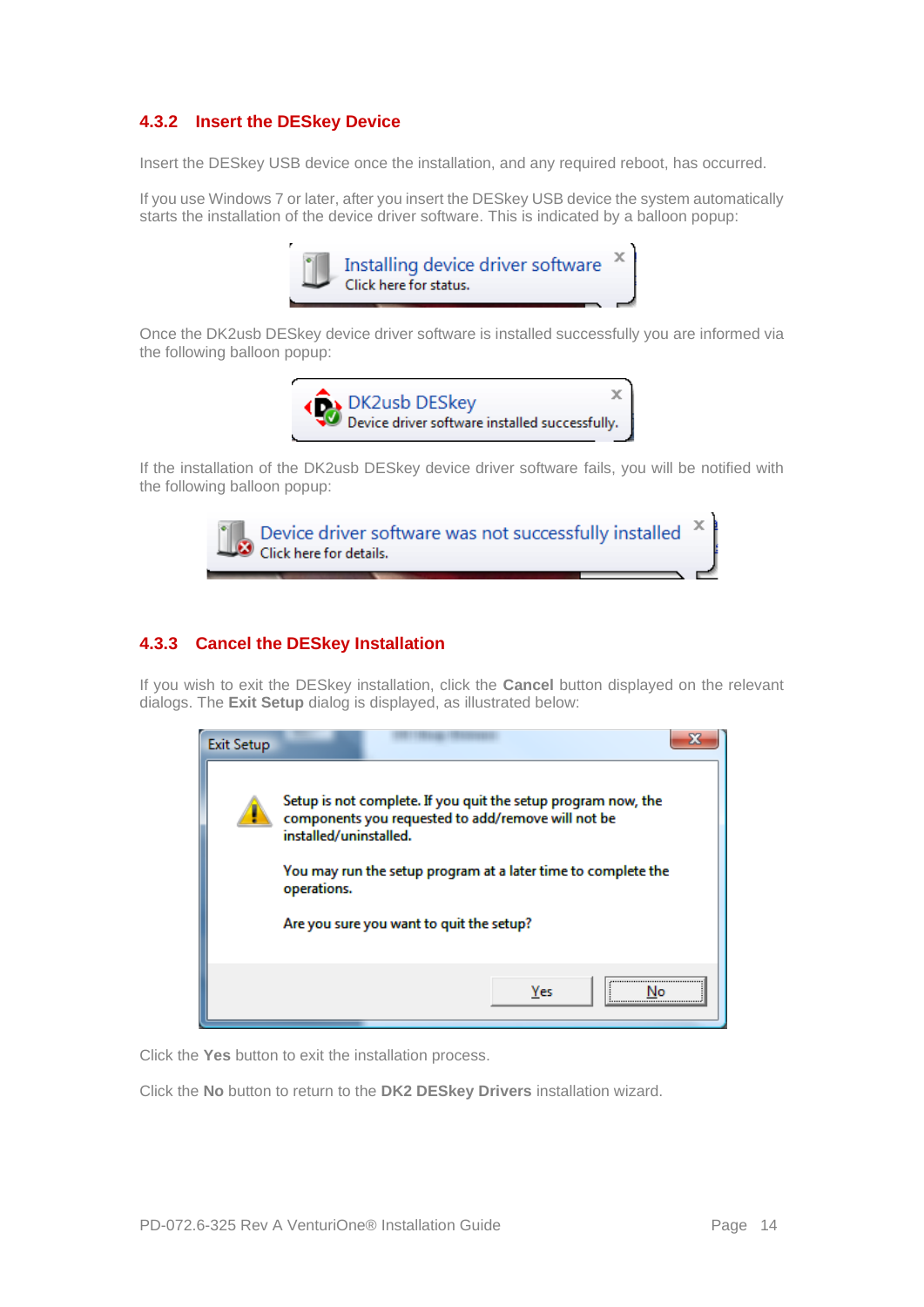#### <span id="page-15-0"></span>**5 Open the VenturiOne Software**

To open the software, click the VenturiOne Menu item **100** from the start menu.



A license control mechanism, in the form of a DESkey device or valid software license is used for the operation of the VenturiOne software.

If a valid license mechanism is not detected when VenturiOne is started, the **Licensing Options** dialog, described below, is launched. This allows a valid license to be entered or a valid DESkey device to be inserted.

.

# <span id="page-15-1"></span>**5.1 Licensing Options Dialog**

The **Licensing Options** dialog is displayed automatically when you try to open the VenturiOne software and no license is detected on your system.

A license control mechanism, in the form of a DESkey device, an ACULA cloud license or a valid software license are used for the operation of the VenturiOne software.

If a valid license mechanism is not detected when VenturiOne is started, a dialog is launched. This allows you to log in to the ACULA licensing system, enter a valid software license or attach a valid DESkey device.

Please see the VenturiOne Installation Guide for more information on installing the software and software licensing mechanisms.

# **5.2 ACULA cloud licensing page**

The ACULA cloud licensing page allows you to register for a free trial, use a supplied license voucher code or use the free tier limited use version of the VenturiOne software.

The use of a cloud license requires an internet connection to validate upon logging in and periodically during software use.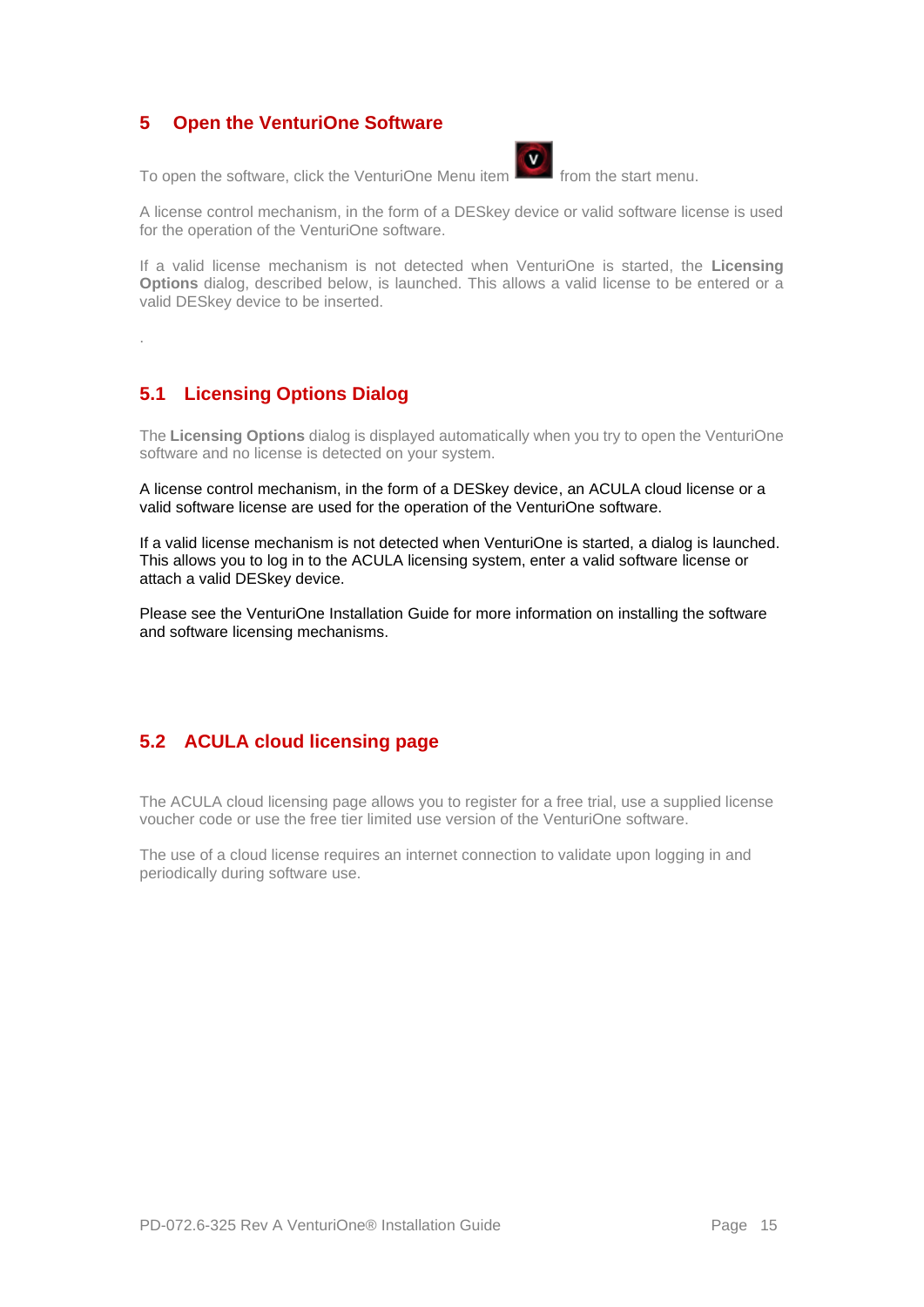| <b>D</b> Licensing Options |                                          |                                 |                                                                                     | × |
|----------------------------|------------------------------------------|---------------------------------|-------------------------------------------------------------------------------------|---|
| Cloud License              |                                          | DESKey License Software License |                                                                                     |   |
| Login / Register           |                                          |                                 |                                                                                     |   |
| Current User: N/A          |                                          |                                 |                                                                                     |   |
| Email:                     | myuser@mydomain.com                      |                                 | Login                                                                               |   |
| Password:                  |                                          |                                 |                                                                                     |   |
|                            |                                          |                                 |                                                                                     |   |
|                            | Remember my username and password        |                                 |                                                                                     |   |
| Register                   |                                          | Forgot Password                 |                                                                                     |   |
|                            |                                          |                                 |                                                                                     |   |
| <b>Request Trial</b>       |                                          |                                 |                                                                                     |   |
|                            | Select to request a trial license        |                                 |                                                                                     |   |
| Request Trial              |                                          |                                 |                                                                                     |   |
| Voucher Code               |                                          |                                 | See what other products are available, at https://www.appliedcytometry.com/software |   |
|                            |                                          |                                 |                                                                                     |   |
| <b>Enter Code:</b>         |                                          |                                 | Validate                                                                            |   |
| License Status             |                                          |                                 |                                                                                     |   |
|                            | <no acula="" license="" present=""></no> |                                 |                                                                                     |   |
|                            |                                          |                                 |                                                                                     |   |
|                            |                                          |                                 |                                                                                     |   |
|                            |                                          |                                 |                                                                                     |   |
|                            |                                          |                                 |                                                                                     |   |
|                            |                                          |                                 |                                                                                     |   |
|                            |                                          |                                 |                                                                                     |   |
|                            |                                          |                                 |                                                                                     |   |
|                            |                                          |                                 |                                                                                     |   |
|                            |                                          |                                 | Close                                                                               |   |
|                            |                                          |                                 |                                                                                     |   |

If you have not yet registered with the ACULA Cloud Licensing system, select the **Register**  button to register your email address and password.

# **5.2.1 LogIn**

If you have already registered with the ACULA Licensing system, enter the registered email and password, then select the **Login** button to log in to the software.

If you enter the incorrect details a warning message will be displayed, and you will not be logged in.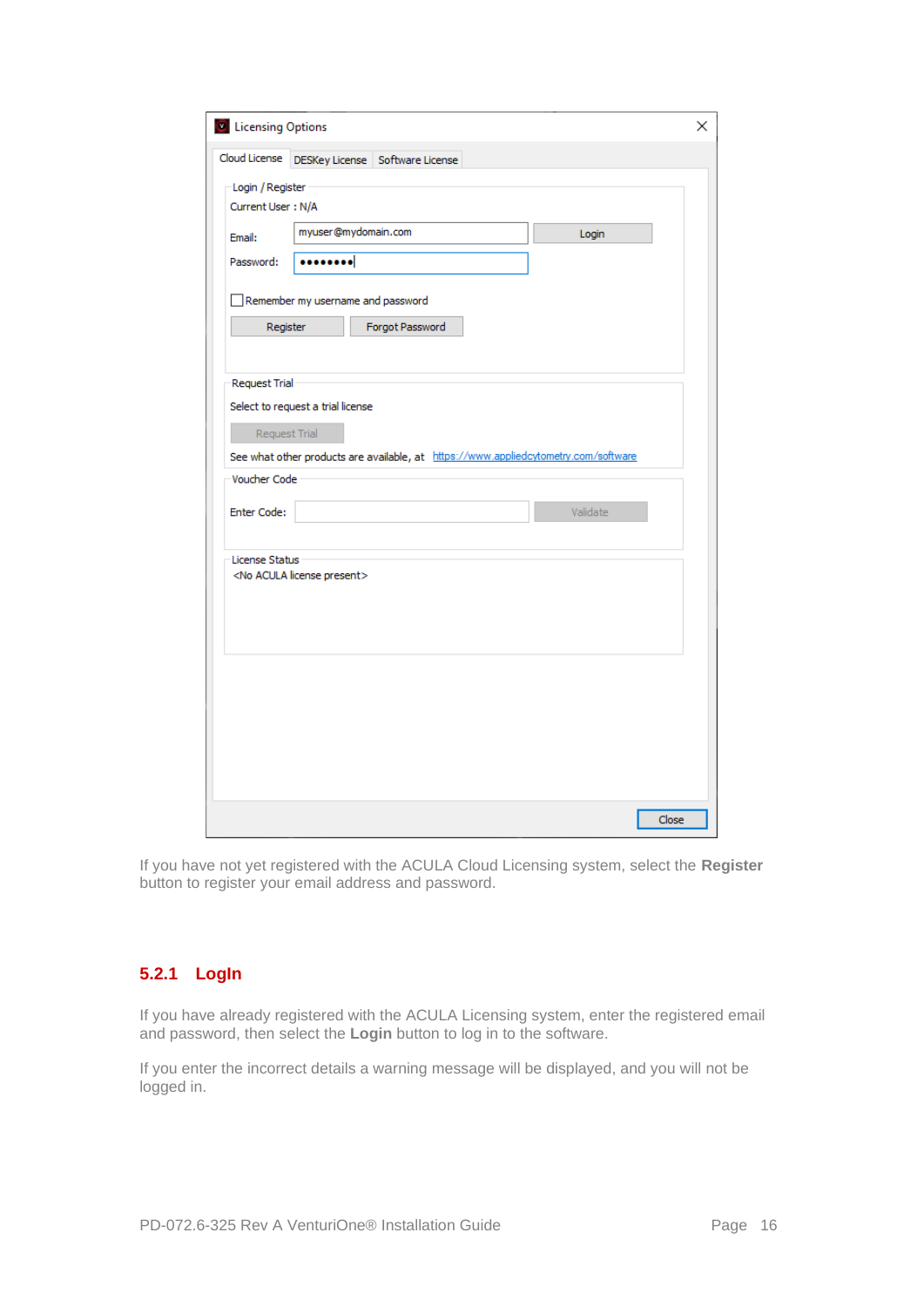| <b>VenturiOne</b> |                                                                         |  |
|-------------------|-------------------------------------------------------------------------|--|
| Ţ                 | Login failed.<br>Please check the ACULA email and password are correct. |  |
|                   |                                                                         |  |

Select the **Remember my username and password** option to have the software automatically fill in your details next time you open the software. Uncheck this option to make the software forget your details.

#### **5.2.2 Register**

If you have not yet registered with the ACULA Cloud License system, select the Register button to register your email and password.

| <b>ACULA Registration</b>                                                                                                                                            | ×                   |  |  |  |
|----------------------------------------------------------------------------------------------------------------------------------------------------------------------|---------------------|--|--|--|
| Preferred Username:                                                                                                                                                  | My Name             |  |  |  |
| Fmail:                                                                                                                                                               | myuser@mydomain.com |  |  |  |
| Password:                                                                                                                                                            |                     |  |  |  |
| Confirm New Password:                                                                                                                                                |                     |  |  |  |
| Show Password                                                                                                                                                        |                     |  |  |  |
| Password must conform to all of the following:<br>- 8 or more characters long<br>- Contain a lowercase letter<br>- Contain an uppercase letter<br>- Contain a number |                     |  |  |  |
| We will only use your personal information as set out in our Privacy<br>Policy available on our website, at                                                          |                     |  |  |  |
| https://www.appliedcytometry.com/privacy/                                                                                                                            |                     |  |  |  |
| Verification Code:                                                                                                                                                   | Register<br>Verify  |  |  |  |
|                                                                                                                                                                      | Close               |  |  |  |

Enter your preferred username, email address and password, then confirm your password. Select the **Show Password** option to display the current password text.

Select Register to register your email address

When you register with the ACULA licensing system you will be sent a verification code from **[no-reply@acula.appliedcytometry.com](mailto:no-reply@acula.appliedcytometry.com)**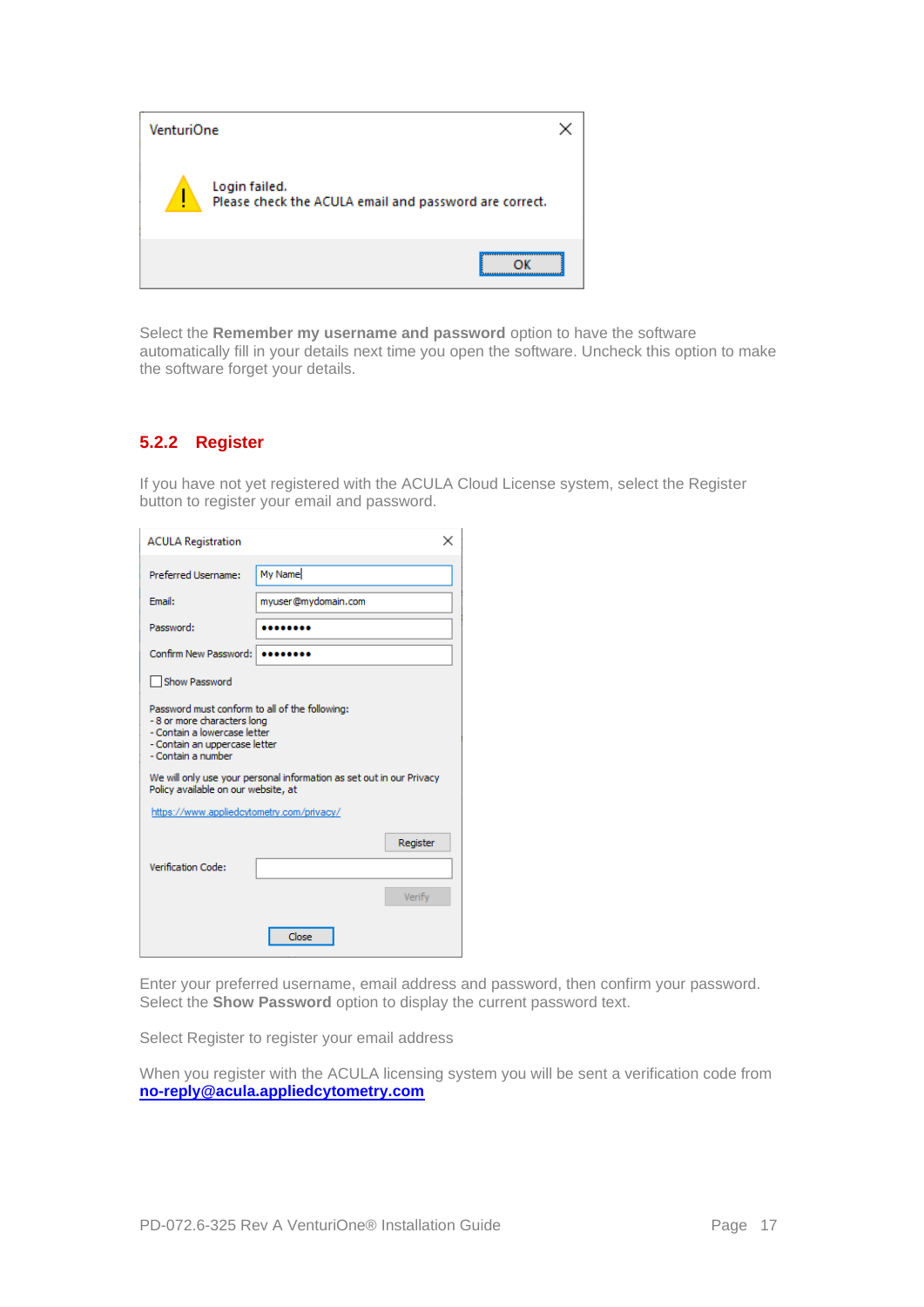

if you do not receive a verification code, please check your spam folders.

To complete registration, enter the verification code sent to you and select **Verify**

You should then receive the verification successful message

| VenturiOne |                                                              |  |
|------------|--------------------------------------------------------------|--|
|            | <b>Verification Successful.</b><br>You may no login to ACULA |  |
|            |                                                              |  |

#### **5.2.3 Forgot Password**

If you have forgotten your password, select the **Forgot Password** button to initiate the process of entering a new password.

A verification code will be sent to the stated email address, enter the verification code here and the new password.

If you did not receive an email press the **Resend Reset Code** to resend the verification code, check your spam folders if the email does not arrive.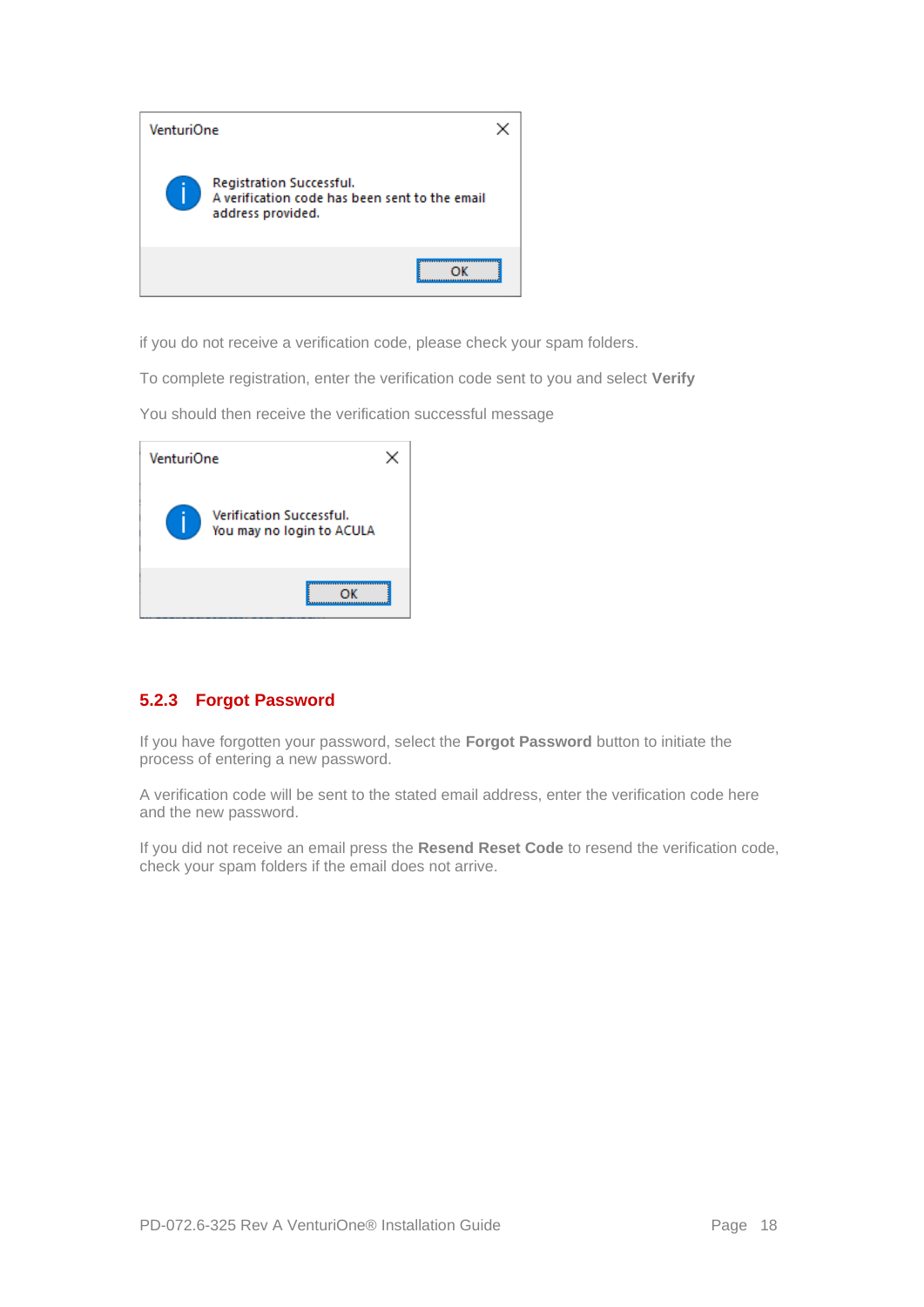| <b>Reset Password</b>                                                                                                                                               |                                                                                      |  |  |  |  |
|---------------------------------------------------------------------------------------------------------------------------------------------------------------------|--------------------------------------------------------------------------------------|--|--|--|--|
|                                                                                                                                                                     | A password reset code has been sent to the provided<br>email address for the account |  |  |  |  |
| Email:                                                                                                                                                              | username@mydomain.com                                                                |  |  |  |  |
| Password Reset Code:                                                                                                                                                |                                                                                      |  |  |  |  |
| New Password:                                                                                                                                                       |                                                                                      |  |  |  |  |
| Confirm New Password:                                                                                                                                               |                                                                                      |  |  |  |  |
| Show Password                                                                                                                                                       |                                                                                      |  |  |  |  |
| Password must conform to all of the following:<br>-8 or more characters long<br>- Contain a lowercase letter<br>- Contain an uppercase letter<br>- Contain a number |                                                                                      |  |  |  |  |
| <b>Resend Reset Code</b>                                                                                                                                            | Cancel<br>ОК                                                                         |  |  |  |  |

#### **5.2.4 Request Trial**

Once you have logged in you can use the **Request Trial** button to claim your free trial for this PC. You can only claim one free trial for each PC.

#### **5.2.5 Voucher Code**

If you have been given a voucher code, first register & and log in to ACULA then enter your voucher code into the voucher code box and press **Validate**.

#### **5.2.6 License Status**

The status of your ACULA Cloud License will be displayed in the License Status area.

If you are logged in to ACULA licensing system and do not have any other valid license, the software will operate in the Free Tier mode. In this mode you are allowed to analyze a limited number of files each month. The License Status area will display information relating to the number of files analyzed, the file limit and the date at which your allowance will be reset.

If you are logged in to ACULA licensing system and do not have any other valid license, the software will operate in the Free Tier mode. In this mode you are allowed to analyze a limited number of files each month. The License Status area will display information relating to the number of files analyzed, the file limit and the date at which your allowance will be reset.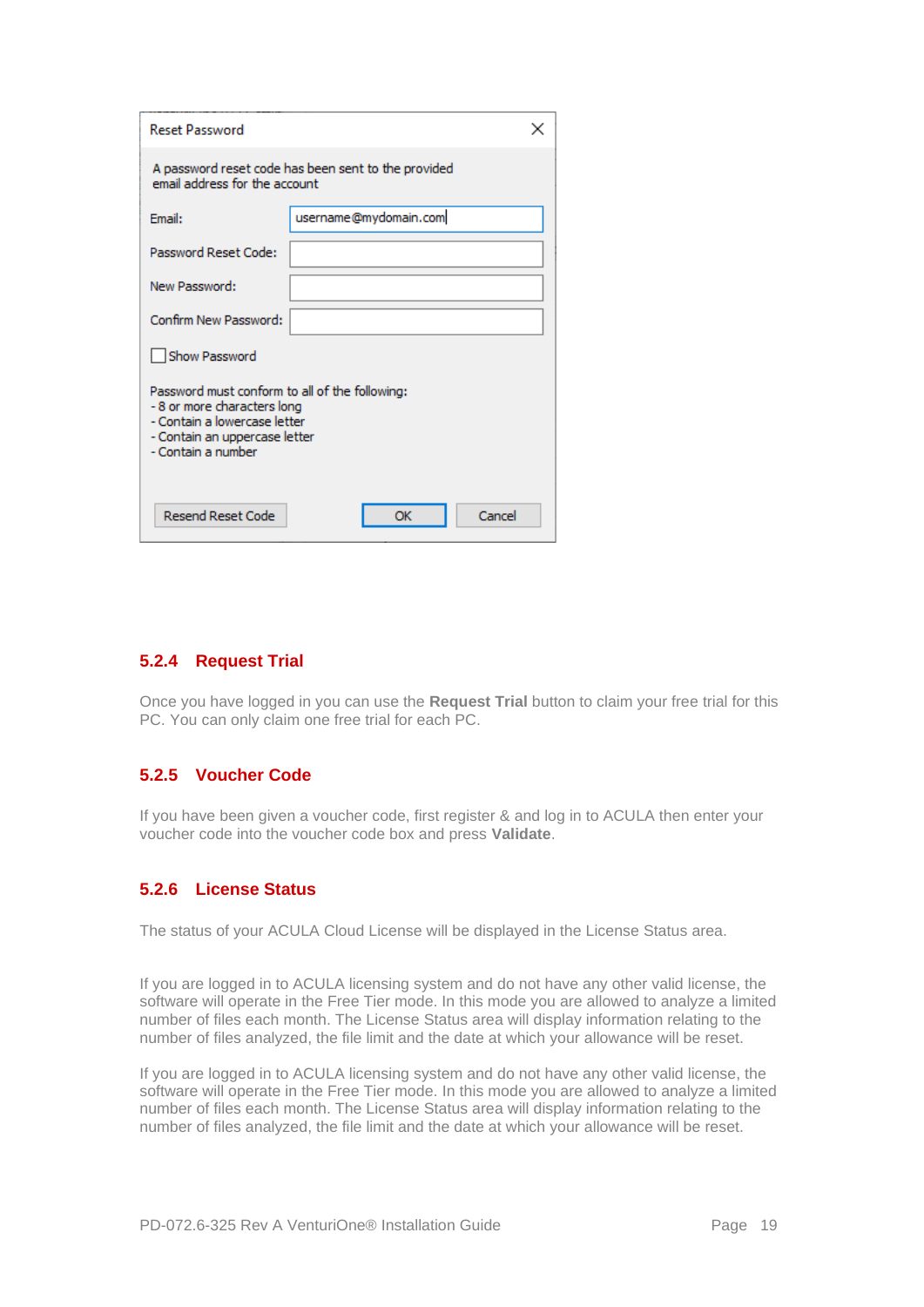# **5.3 Deskey license page**

If you have a valid Deskey USB license key you can use this page to manually detect the key if it is not automatically detected.

Press the Retry Deskey Device to begin the detection process

| <b>Licensing Options</b> |                                  |                                                                                                                                |                     |  |
|--------------------------|----------------------------------|--------------------------------------------------------------------------------------------------------------------------------|---------------------|--|
| Cloud License            | DESKey License                   | Software License                                                                                                               |                     |  |
| device.                  | <b>DESKey Device Information</b> | A DESkey device hasn't been detected. If you've purchased a<br>DESkey device, check that it is attached and click Retry DESkey | Retry DESkey Device |  |

The message will update if a valid Deskey device is detected.

| <b>-DESKey Device Information</b>        |                     |
|------------------------------------------|---------------------|
| A valid DESkey Device has been detected. | Retry DESkey Device |

# **5.4 Software license page**

The software license page is used if you do not have an internet connection on the current computer so cannot use the ACULA cloud license system.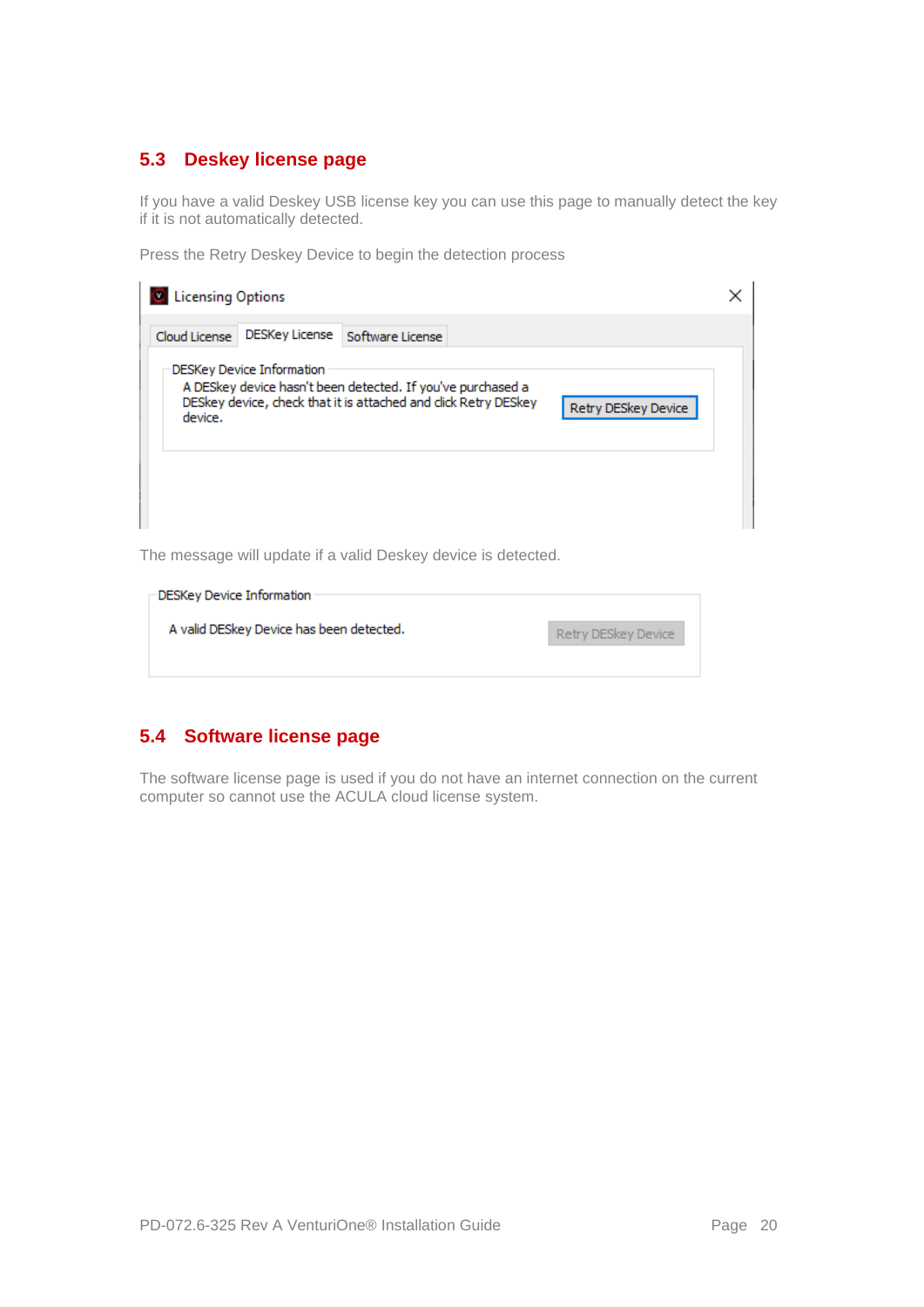| C Licensing Options       |                                                                                                                                                      |                                                                                                                                                                                                                 |                               | ×. |
|---------------------------|------------------------------------------------------------------------------------------------------------------------------------------------------|-----------------------------------------------------------------------------------------------------------------------------------------------------------------------------------------------------------------|-------------------------------|----|
|                           | Cloud License   DESKey License                                                                                                                       | Software License                                                                                                                                                                                                |                               |    |
| License Request<br>Email: | then be emailed to us at<br>customersupport@appliedcytometry.com<br>Policy available on our website, at<br>https://www.appliedcytometry.com/privacy/ | To generate a license key, we need a few pieces of information<br>about your computer. Click the button to save this to a file that can<br>We will only use your personal information as set out in our Privacy | Save License Request<br>File  |    |
| Licensing Information     |                                                                                                                                                      | If you have a license key, enter it here and click Validate License.                                                                                                                                            | Paste from Clipboard          |    |
|                           |                                                                                                                                                      |                                                                                                                                                                                                                 | From File<br>Validate License |    |
| Not a valid license       |                                                                                                                                                      |                                                                                                                                                                                                                 |                               |    |
|                           |                                                                                                                                                      |                                                                                                                                                                                                                 |                               |    |
|                           |                                                                                                                                                      |                                                                                                                                                                                                                 |                               |    |
|                           |                                                                                                                                                      |                                                                                                                                                                                                                 | Close                         |    |

#### **5.4.1 Requesting a software license**

To request a software license, enter your email address and voucher code if you have one, then select the **Save License Request File** button. A file is generated which contains the relevant information required to generate a license key.

Email this file to us at [customersupport@appliedcytometry.com](mailto:customersupport@appliedcytometry.com)**.** A License Key is then emailed to you by a member of the support team.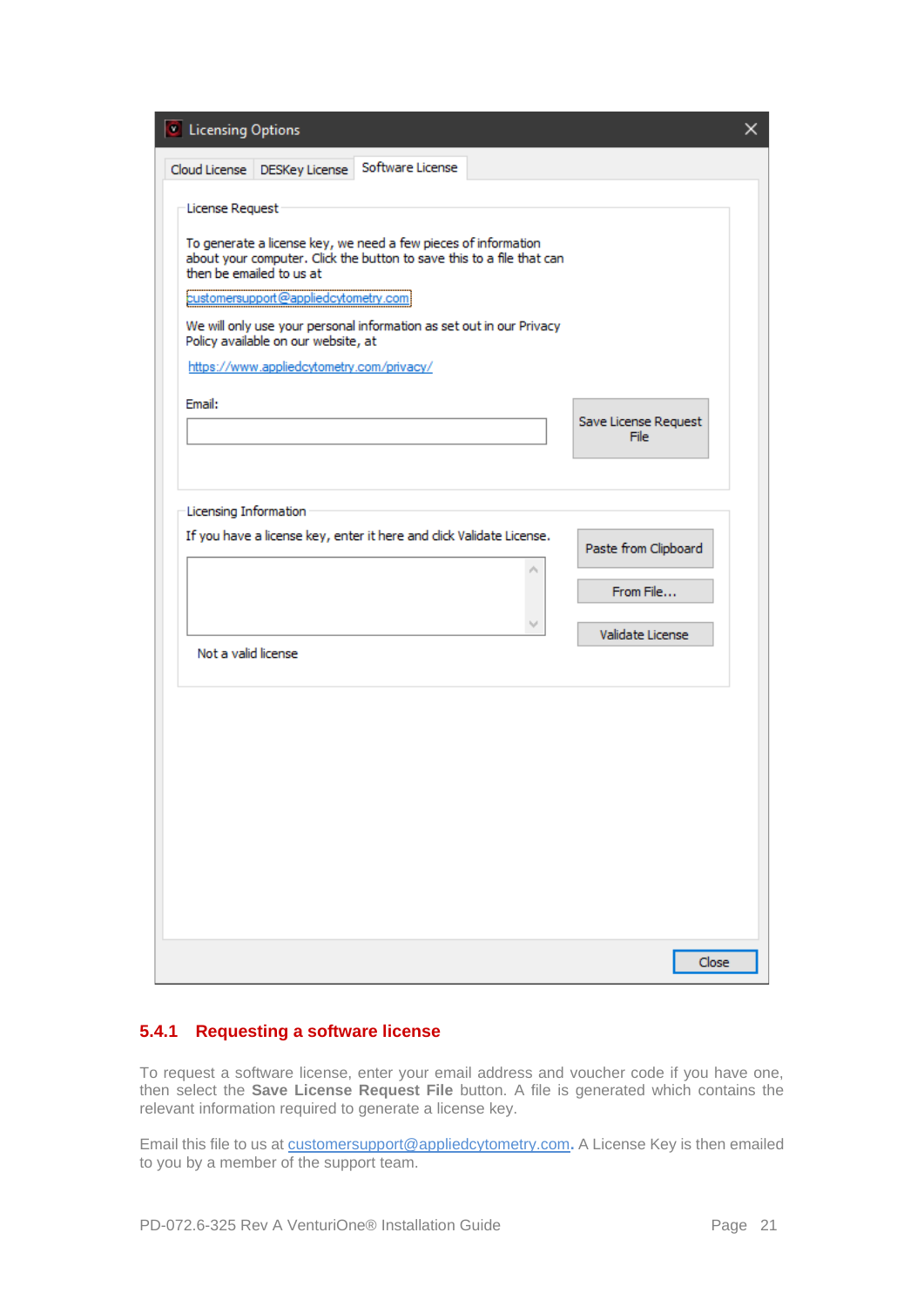The license key is only valid on the computer for which it was generated, therefore when you request a new license key from Applied Cytometry you must ensure that the file you email to us is generated on the same computer on which you propose to run VenturiOne.

Once you have received the license file you can copy the key from the file and paste it in the **Enter License Key** field. Or select **Paste from Clipboard** to paste it. You can also click the **From File…** button and locate the license file; this inserts the key in the **Enter License Key**  field.

Once a key has been entered you must press the **Validate License** button for your license to become active.

#### <span id="page-22-0"></span>**5.4.2 License Key Renewal**

If you have been provided with a License Key, you are notified when the expiration date is approaching. Multiple levels of warning are given when opening the software. This warning is initiated approximately 3 months prior to expiration; the second warning is displayed 2 months prior to expiration. When only 1 month remains on the license, you are notified on a daily basis.

To purchase a new License Key you need to contact Applied Cytometry at [customersupport@appliedcytometry.com](mailto:customersupport@appliedcytometry.com) prior to expiry, to ensure continuity.